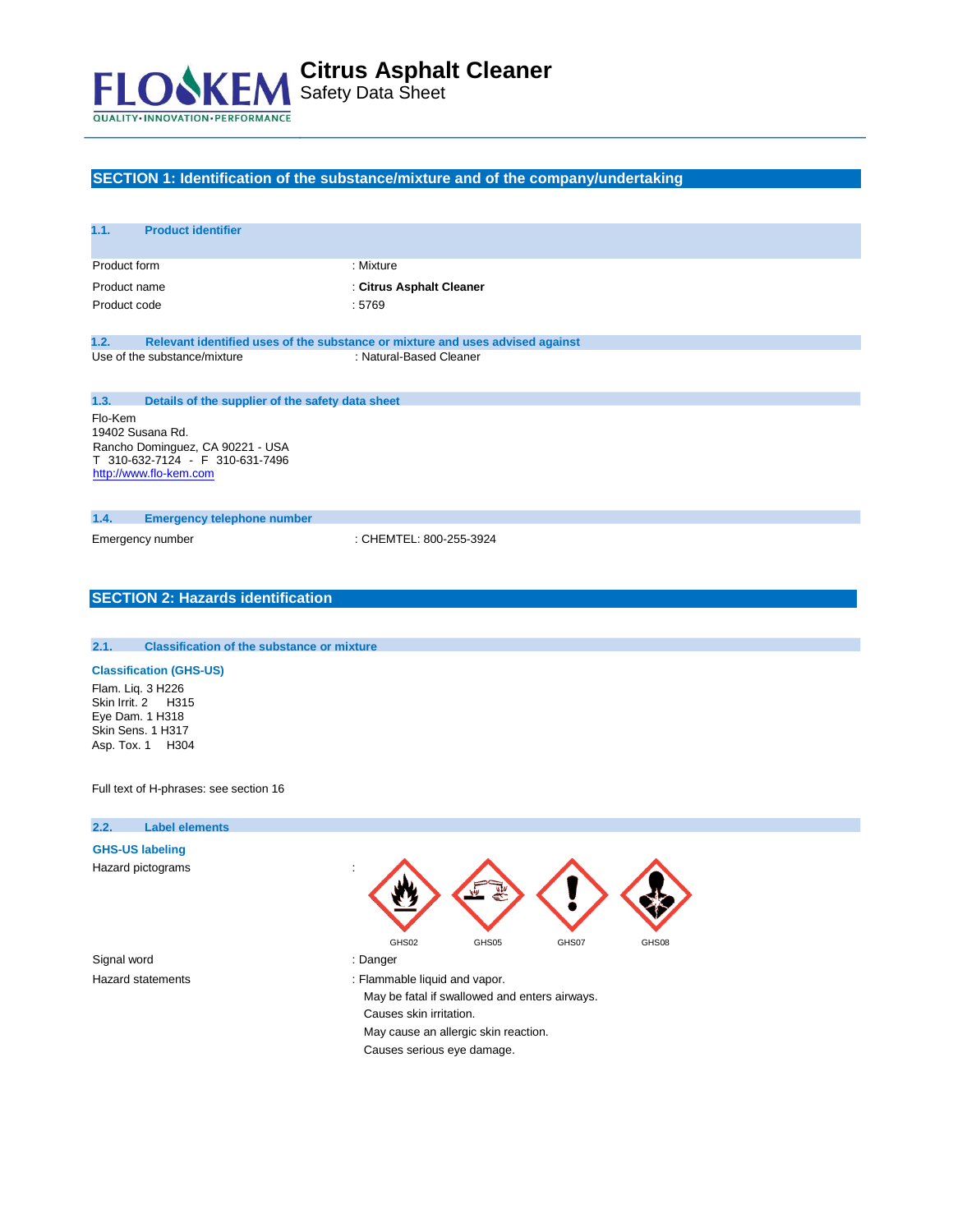Safety Data Sheet

| Precautionary statements | : Keep away from heat, hot surfaces, open flames, sparks. - No smoking.<br>Keep container tightly closed.<br>Ground/bond container and receiving equipment.<br>Use explosion-proof electrical, lighting, ventilating equipment.<br>Use only non-sparking tools.<br>Take precautionary measures against static discharge.<br>Avoid breathing vapors.<br>Wash hands and forearms thoroughly after handling.<br>Contaminated work clothing must not be allowed out of the workplace.<br>Wear eye protection, neoprene gloves, protective clothing.<br>If swallowed: Immediately call a a doctor, a POISON CENTER.<br>If on skin (or hair): Take off immediately all contaminated clothing. Rinse skin with<br>water/shower.<br>Wash with plenty of soap and water.<br>If in eyes: Rinse cautiously with water for several minutes. Remove contact lenses, if present<br>and easy to do. Continue rinsing. |  |
|--------------------------|--------------------------------------------------------------------------------------------------------------------------------------------------------------------------------------------------------------------------------------------------------------------------------------------------------------------------------------------------------------------------------------------------------------------------------------------------------------------------------------------------------------------------------------------------------------------------------------------------------------------------------------------------------------------------------------------------------------------------------------------------------------------------------------------------------------------------------------------------------------------------------------------------------|--|
| Product Code:5769        | EN (English US)<br>Page 1 of 7                                                                                                                                                                                                                                                                                                                                                                                                                                                                                                                                                                                                                                                                                                                                                                                                                                                                         |  |
|                          | Immediately call a POISON CENTER or doctor/physician.<br>Do NOT induce vomiting.<br>If skin irritation or rash occurs: Get medical advice/attention.<br>Take off contaminated clothing and wash before reuse.<br>In case of fire: Use alcohol resistant foam, BC-powder, carbon dioxide (CO2), dry chemical,<br>sand to extinguish.<br>Store in a well-ventilated place. Keep cool.<br>Store locked up.<br>Dispose of contents/container in accordance with Local, State, and Federal regulations.                                                                                                                                                                                                                                                                                                                                                                                                     |  |

### **2.3. Hazard not otherwise classified (HNOC)**

#### No additional information available

#### **2.4. Unknown acute toxicity (GHS-US)**

No data available

# **SECTION 3: Composition/information on ingredients**

**3.1. Substance** 

Not applicable

**(NOTE: If component displays the \* (asterisk) symbol, the following statement applies.)** 

**\*Chemical name, CAS number and/or exact concentration have been withheld as a trade secret** Full

text of H-phrases: see section 16

### **3.2. Mixture**

| <b>Name</b>       | <b>Product identifier</b> | $\frac{9}{6}$ | <b>Classification (GHS-US)</b> |
|-------------------|---------------------------|---------------|--------------------------------|
| Product Code:5769 | EN (English US)           |               | Page 2 of 11                   |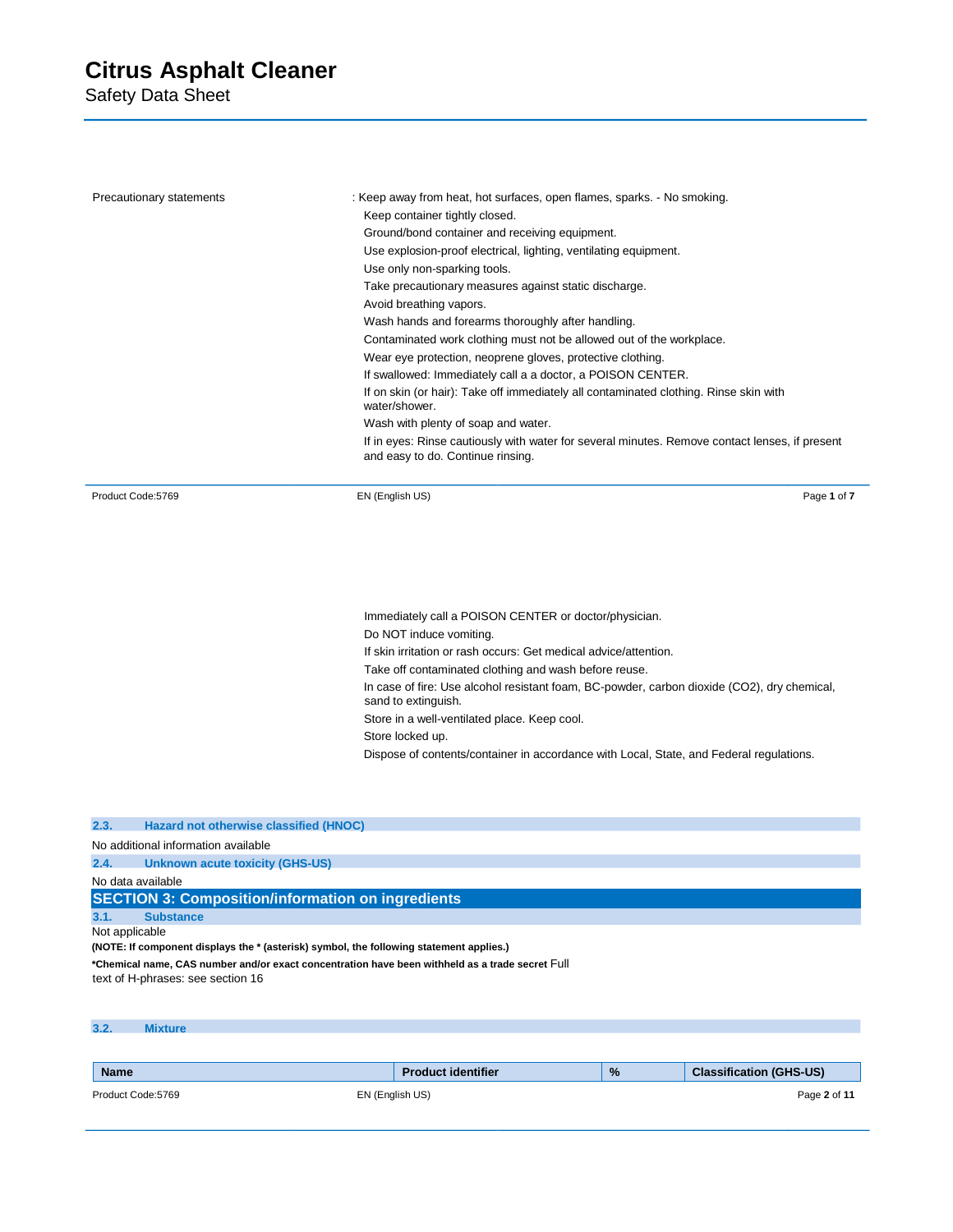Safety Data Sheet

| (+)-limonene                 | (CAS No) 5989-27-5  | 75 - 80  | Flam. Lig. 3, H226<br>Skin Irrit. 2, H315<br>Skin Sens. 1, H317<br>Asp. Tox. 1, H304<br>Aquatic Acute 1, H400<br>Aquatic Chronic 1, H410 |
|------------------------------|---------------------|----------|------------------------------------------------------------------------------------------------------------------------------------------|
| alcohols, C9-11, ethoxylated | (CAS No) 68439-46-3 | $5 - 10$ | Acute Tox. 4 (Oral), H302<br>Skin Irrit. 2, H315<br>Eye Dam. 1, H318                                                                     |

**(NOTE: If component displays the \* (asterisk) symbol, the following statement applies.) \*Chemical name, CAS number and/or exact concentration have been withheld as a trade secret SECTION 4: First aid measures** 

| 4.1.<br><b>Description of first aid measures</b>                    |                                                                                                                                                                                                                                                                                             |
|---------------------------------------------------------------------|---------------------------------------------------------------------------------------------------------------------------------------------------------------------------------------------------------------------------------------------------------------------------------------------|
|                                                                     |                                                                                                                                                                                                                                                                                             |
| First-aid measures general                                          | : Never give anything by mouth to an unconscious person. If you feel unwell, seek medical advice<br>(show the label where possible).                                                                                                                                                        |
| First-aid measures after inhalation                                 | : If breathing is difficult, remove victim to fresh air and keep at rest in a position comfortable for<br>breathing. If you feel unwell, seek medical advice.                                                                                                                               |
| First-aid measures after skin contact                               | : If skin irritation or rash occurs: Remove affected clothing and wash all exposed skin area with<br>mild soap and water, followed by warm water rinse. Wash with plenty of soap and water. Wash<br>contaminated clothing before reuse. If skin irritation persists, get medical attention. |
| First-aid measures after eye contact                                | : IF IN EYES: Rinse cautiously with water for several minutes. Remove contact lenses, if present<br>and easy to do. Continue rinsing. Immediately call a POISON CENTER or doctor/physician.                                                                                                 |
| First-aid measures after ingestion                                  | : Rinse mouth. Do NOT induce vomiting. Obtain emergency medical attention.                                                                                                                                                                                                                  |
| 4.2.<br>Most important symptoms and effects, both acute and delayed |                                                                                                                                                                                                                                                                                             |
| Symptoms/injuries                                                   | : Not expected to present a significant hazard under anticipated conditions of normal use. If you<br>feel unwell, seek medical advice.                                                                                                                                                      |
| Symptoms/injuries after skin contact                                | : Causes skin irritation. May cause an allergic skin reaction.                                                                                                                                                                                                                              |
| Symptoms/injuries after eye contact                                 | : Causes serious eye damage.                                                                                                                                                                                                                                                                |
| Symptoms/injuries after ingestion                                   | : May be fatal if swallowed and enters airways. FOLLOWING SYMPTOMS MAY APPEAR<br>LATER: Gastrointestinal complaints. Irritation of the gastric/intestinal mucosa. Irritation of the<br>oral mucous membranes.                                                                               |

**4.3. Indication of any immediate medical attention and special treatment needed** 

No additional information available

# **SECTION 5: Firefighting measures**

| 5.1.<br><b>Extinguishing media</b><br>Suitable extinguishing media<br>Unsuitable extinguishing media | : Alcohol-resistant foam. BC powder. Carbon dioxide. Dry chemical powder. Sand/earth.<br>: Do not use a heavy water stream. |              |
|------------------------------------------------------------------------------------------------------|-----------------------------------------------------------------------------------------------------------------------------|--------------|
| 5.2.<br>Special hazards arising from the substance or mixture                                        |                                                                                                                             |              |
| Fire hazard                                                                                          | : Flammable liquid and vapor.                                                                                               |              |
| <b>Explosion hazard</b>                                                                              | : May form flammable/explosive vapor-air mixture.                                                                           |              |
| Reactivity                                                                                           | : Reacts with (strong) oxidizers and with (some) acids.                                                                     |              |
|                                                                                                      |                                                                                                                             |              |
| Product Code: 5769                                                                                   | EN (English US)                                                                                                             | Page 3 of 11 |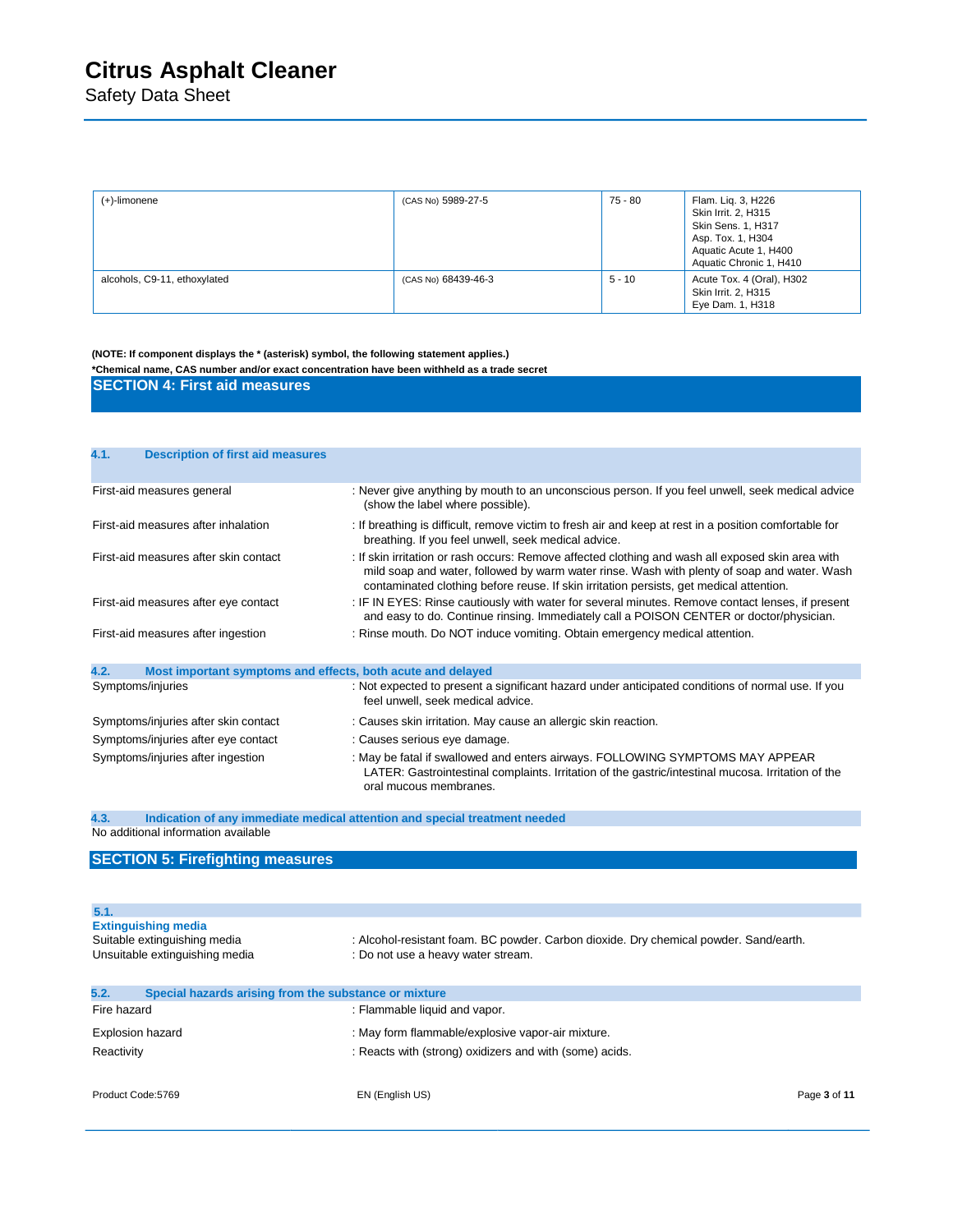Safety Data Sheet

| 5.3.            | <b>Advice for firefighters</b>                                                                      |                                                                                                                                                                                                                                                                                                                                                                                                                                                                                                                                             |
|-----------------|-----------------------------------------------------------------------------------------------------|---------------------------------------------------------------------------------------------------------------------------------------------------------------------------------------------------------------------------------------------------------------------------------------------------------------------------------------------------------------------------------------------------------------------------------------------------------------------------------------------------------------------------------------------|
|                 | Firefighting instructions                                                                           | : Use water spray or fog for cooling exposed containers. Exercise caution when fighting any<br>chemical fire. Prevent fire-fighting water from entering environment.                                                                                                                                                                                                                                                                                                                                                                        |
|                 | Protection during firefighting                                                                      | : Do not enter fire area without proper protective equipment, including respiratory protection.                                                                                                                                                                                                                                                                                                                                                                                                                                             |
|                 | <b>SECTION 6: Accidental release measures</b>                                                       |                                                                                                                                                                                                                                                                                                                                                                                                                                                                                                                                             |
|                 |                                                                                                     |                                                                                                                                                                                                                                                                                                                                                                                                                                                                                                                                             |
| 6.1.            |                                                                                                     | Personal precautions, protective equipment and emergency procedures                                                                                                                                                                                                                                                                                                                                                                                                                                                                         |
|                 | General measures                                                                                    | : Keep away from heat, hot surfaces, sparks, open flames and other ignition sources. No smoking.<br>Isolate from fire, if possible, without unnecessary risk. Use special care to avoid static electric<br>charges.                                                                                                                                                                                                                                                                                                                         |
| 6.1.1.          | For non-emergency personnel                                                                         |                                                                                                                                                                                                                                                                                                                                                                                                                                                                                                                                             |
|                 | Protective equipment                                                                                | : Protective goggles.                                                                                                                                                                                                                                                                                                                                                                                                                                                                                                                       |
|                 |                                                                                                     | Protective clothing.                                                                                                                                                                                                                                                                                                                                                                                                                                                                                                                        |
|                 |                                                                                                     | Respiratory protection.                                                                                                                                                                                                                                                                                                                                                                                                                                                                                                                     |
|                 |                                                                                                     | Neoprene gloves.                                                                                                                                                                                                                                                                                                                                                                                                                                                                                                                            |
|                 | <b>Emergency procedures</b>                                                                         | : Evacuate unnecessary personnel.                                                                                                                                                                                                                                                                                                                                                                                                                                                                                                           |
| 6.1.2.          |                                                                                                     |                                                                                                                                                                                                                                                                                                                                                                                                                                                                                                                                             |
|                 | For emergency responders                                                                            |                                                                                                                                                                                                                                                                                                                                                                                                                                                                                                                                             |
|                 | Protective equipment                                                                                | : Equip cleanup crew with proper protection.                                                                                                                                                                                                                                                                                                                                                                                                                                                                                                |
|                 | <b>Emergency procedures</b>                                                                         | : Ventilate area.                                                                                                                                                                                                                                                                                                                                                                                                                                                                                                                           |
| 6.2.            | <b>Environmental precautions</b>                                                                    |                                                                                                                                                                                                                                                                                                                                                                                                                                                                                                                                             |
|                 |                                                                                                     | Prevent entry to sewers and public waters. Notify authorities if liquid enters sewers or public waters.                                                                                                                                                                                                                                                                                                                                                                                                                                     |
|                 |                                                                                                     |                                                                                                                                                                                                                                                                                                                                                                                                                                                                                                                                             |
| 6.3.            | Methods and material for containment and cleaning up                                                |                                                                                                                                                                                                                                                                                                                                                                                                                                                                                                                                             |
| For containment |                                                                                                     | : Contain released substance, pump into suitable containers. Plug the leak, cut off the supply.                                                                                                                                                                                                                                                                                                                                                                                                                                             |
|                 | Methods for cleaning up                                                                             | Dilute combustible/toxic gases/vapors with water spray.<br>: Soak up spills with inert solids, such as clay or diatomaceous earth as soon as possible. Collect<br>spillage. Store away from other materials. Wash down leftovers with plenty of water. Wash<br>clothing and equipment after handling.                                                                                                                                                                                                                                       |
|                 |                                                                                                     |                                                                                                                                                                                                                                                                                                                                                                                                                                                                                                                                             |
| 6.4.            | <b>Reference to other sections</b>                                                                  |                                                                                                                                                                                                                                                                                                                                                                                                                                                                                                                                             |
|                 | See Heading 8. Exposure controls and personal protection.<br><b>SECTION 7: Handling and storage</b> |                                                                                                                                                                                                                                                                                                                                                                                                                                                                                                                                             |
|                 |                                                                                                     |                                                                                                                                                                                                                                                                                                                                                                                                                                                                                                                                             |
| 7.1.            | <b>Precautions for safe handling</b>                                                                |                                                                                                                                                                                                                                                                                                                                                                                                                                                                                                                                             |
|                 | Additional hazards when processed                                                                   | : Handle empty containers with care because residual vapors are flammable.                                                                                                                                                                                                                                                                                                                                                                                                                                                                  |
|                 | Precautions for safe handling                                                                       | : Do not get in eyes, on skin, or on clothing. Do not breathe vapors. Ensure good ventilation of<br>the work station. Flammable vapors may accumulate in the container. Keep away from heat,<br>hot surfaces, sparks, open flames and other ignition sources. No smoking. Observe normal<br>hygiene standards. Provide good ventilation in process area to prevent formation of vapor.<br>Take precautions against electrostatic charges. Use only outdoors or in a well-ventilated area.<br>Use personal protective equipment as required. |
|                 | Product Code: 5769                                                                                  | EN (English US)<br>Page 4 of 11                                                                                                                                                                                                                                                                                                                                                                                                                                                                                                             |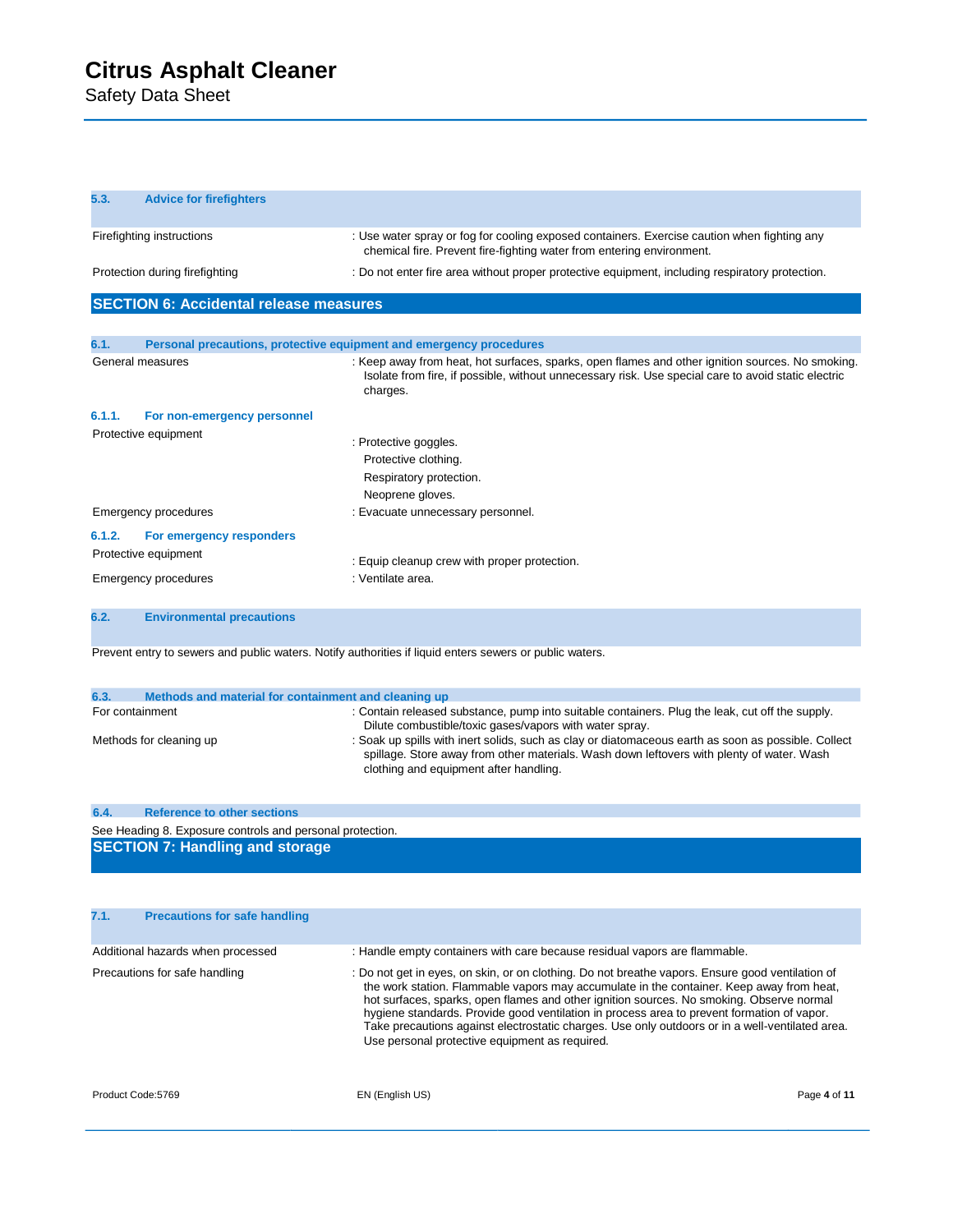Safety Data Sheet

| Hygiene measures                                                     | : Contaminated work clothing should not be allowed out of the workplace. Do not eat, drink or<br>smoke when using this product. Wash contaminated clothing before reuse. Wash hands and<br>forearms thoroughly after handling. Wash hands and other exposed areas with mild soap and<br>water before eating, drinking or smoking and when leaving work. |
|----------------------------------------------------------------------|---------------------------------------------------------------------------------------------------------------------------------------------------------------------------------------------------------------------------------------------------------------------------------------------------------------------------------------------------------|
| 7.2.<br>Conditions for safe storage, including any incompatibilities |                                                                                                                                                                                                                                                                                                                                                         |
| <b>Technical measures</b>                                            | : Provide local exhaust or general room ventilation. Take precautionary measures against static<br>discharge. Comply with applicable regulations.                                                                                                                                                                                                       |
| Incompatible products                                                | : Strong acids. Oxidizing agent.                                                                                                                                                                                                                                                                                                                        |
| Storage area                                                         | : Store in a cool, dry well-ventilated area. Keep container tightly closed when not in use.                                                                                                                                                                                                                                                             |

# **SECTION 8: Exposure controls/personal protection**

### **8.1. Control parameters**

No data available

| 8.2. | <b>Exposure controls</b>         |                                                                                                                                                                                       |
|------|----------------------------------|---------------------------------------------------------------------------------------------------------------------------------------------------------------------------------------|
|      | Personal protective equipment    | : Avoid all unnecessary exposure.                                                                                                                                                     |
|      | Hand protection                  | : Wear neoprene gloves.                                                                                                                                                               |
|      | Eye protection                   | : Chemical goggles or safety glasses.                                                                                                                                                 |
|      | Skin and body protection         | : Wear suitable protective clothing.                                                                                                                                                  |
|      | Respiratory protection           | : Where exposure through inhalation may occur from use, respiratory protection equipment is<br>recommended. In case of insufficient ventilation, wear suitable respiratory equipment. |
|      | Other information                | : When using, do not eat, drink or smoke.                                                                                                                                             |
|      | Appropriate engineering controls | : Handle in accordance with good industrial hygiene and safety practice. Wash hands before<br>breaks and at the end of workday.                                                       |

# **SECTION 9: Physical and chemical properties**

| 9.1.<br>Information on basic physical and chemical properties |                     |              |
|---------------------------------------------------------------|---------------------|--------------|
| Physical state                                                | : Liquid            |              |
| Color                                                         | : Clear yellow      |              |
|                                                               |                     |              |
| Odor                                                          | : Citrus            |              |
|                                                               |                     |              |
| Odor threshold                                                | : No data available |              |
| pH                                                            | : No data available |              |
|                                                               |                     |              |
| Melting point                                                 | : No data available |              |
| Freezing point                                                | : No data available |              |
|                                                               |                     |              |
| Product Code:5769                                             | EN (English US)     | Page 5 of 11 |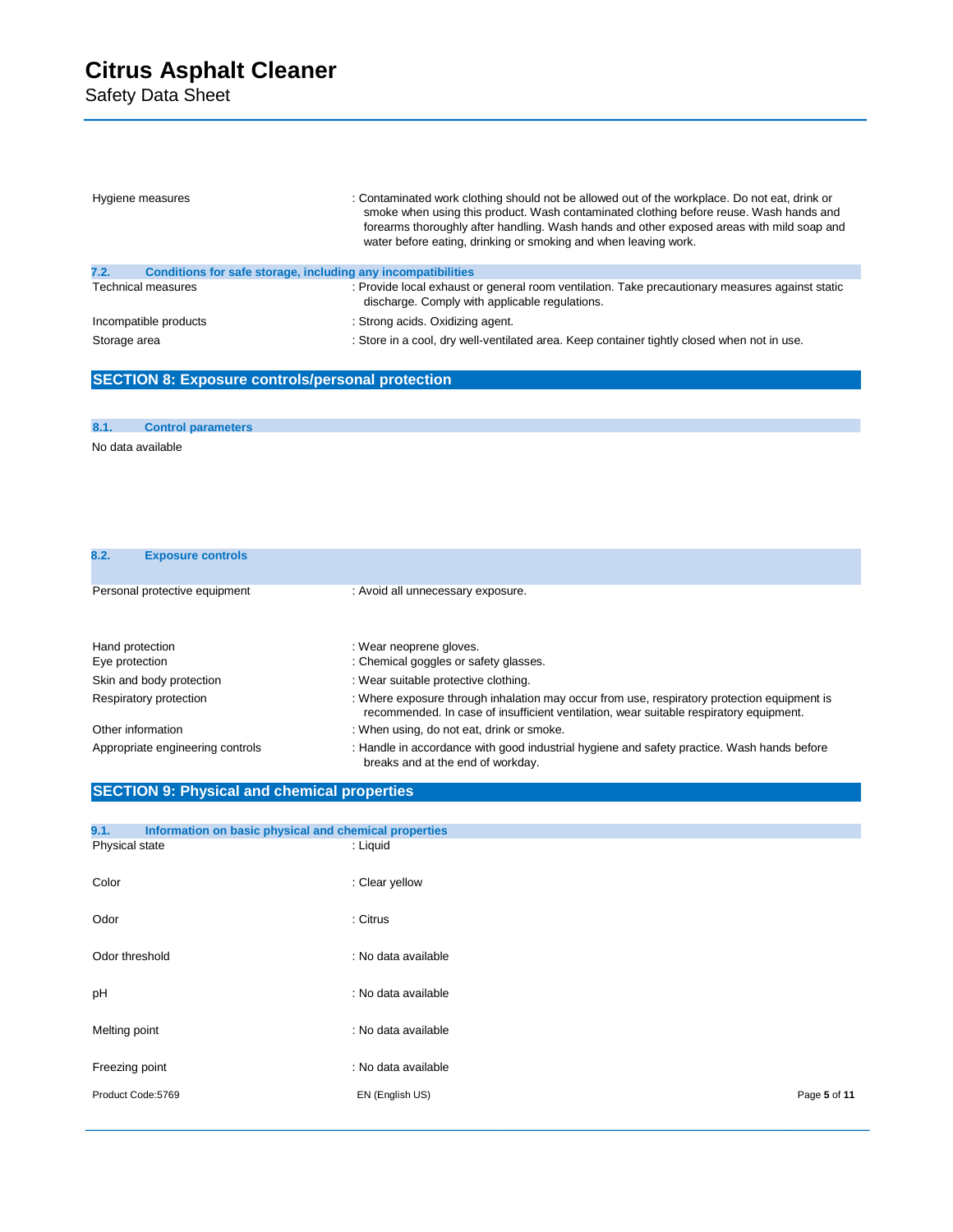Safety Data Sheet

| Boiling point                                                                       | : No data available             |  |
|-------------------------------------------------------------------------------------|---------------------------------|--|
| Flash point                                                                         | : > 110 °F                      |  |
| Relative evaporation rate (butyl acetate=1)                                         | : No data available             |  |
| Flammability (solid, gas)                                                           | : No data available             |  |
| <b>Explosive limits</b>                                                             | : No data available             |  |
| Vapor pressure                                                                      | : No data available             |  |
| Vapor density                                                                       | : No data available             |  |
| Specific Gravity @ 77° F                                                            | $: 0.858 - 0.878$               |  |
| Solubility                                                                          | : No data available             |  |
| Partition Coefficient n-Octanol-Water                                               | : No data available             |  |
| Auto-ignition temperature                                                           | : No data available             |  |
| Decomposition temperature                                                           | : No data available             |  |
| Viscosity                                                                           | : $< 5$ cP                      |  |
| 9.2.<br><b>Other information</b>                                                    |                                 |  |
| VOC content                                                                         | : < 700 g/l CARB VOC            |  |
| <b>SECTION 10: Stability and reactivity</b>                                         |                                 |  |
|                                                                                     |                                 |  |
| 10.1.<br><b>Reactivity</b><br>Reacts with (strong) oxidizers and with (some) acids. |                                 |  |
|                                                                                     |                                 |  |
| 10.2.<br><b>Chemical stability</b>                                                  |                                 |  |
| Flammable liquid and vapor. May form flammable/explosive vapor-air mixture.         |                                 |  |
| <b>Possibility of hazardous reactions</b><br>10.3.                                  |                                 |  |
| Not established.                                                                    |                                 |  |
| <b>Conditions to avoid</b><br>10.4.                                                 |                                 |  |
| Extremely high or low temperatures. Open flame. Heat. Sparks.                       |                                 |  |
| Product Code:5769                                                                   | EN (English US)<br>Page 6 of 11 |  |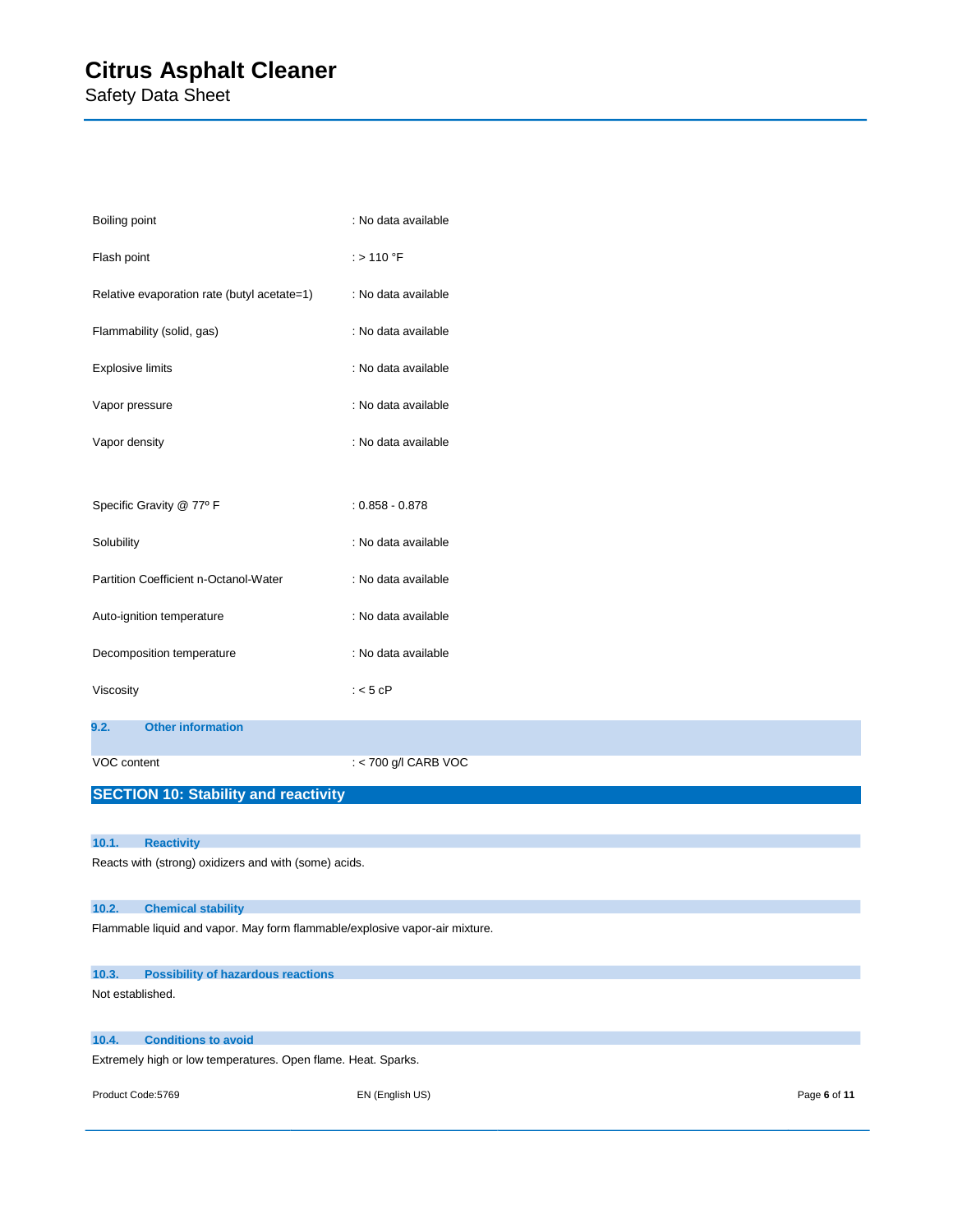Safety Data Sheet

#### **Incompatible materials 10.5.**

Strong acids. Oxidizers. Halogens.

#### **10.6. Hazardous decomposition products**

Carbon monoxide. Carbon dioxide. May release flammable gases.

### **SECTION 11: Toxicological information**

#### **11.1. Information on toxicological effects**

Acute toxicity **in the case of the case of the case of the case of the case of the case of the case of the case of the case of the case of the case of the case of the case of the case of the case of the case of the case of** 

| alcohols, C9-11, ethoxylated (68439-46-3) |                            |  |
|-------------------------------------------|----------------------------|--|
| LD50 oral rat                             | 1378 mg/kg (Rat)           |  |
| LD50 dermal rabbit                        | > 2000 mg/kg (Rabbit)      |  |
| ATE US (oral)                             | 1378.000 mg/kg body weight |  |

### **(+)-limonene (5989-27-5)**

| LD50 oral rat      | 4400 mg/kg body weight (Rat: OECD 423: Acute Oral Toxicity – Acute Toxic Class Method:<br>Literature study; > 2000 mg/kg bodyweight; Rat; Read-across) |
|--------------------|--------------------------------------------------------------------------------------------------------------------------------------------------------|
| LD50 dermal rabbit | > 5000 mg/kg body weight (Rabbit; Weight of evidence; Equivalent or similar to OECD 402)                                                               |
| ATE US (oral)      | 4400.000 mg/kg body weight                                                                                                                             |

| Skin corrosion/irritation<br>Serious eye damage/irritation | : Causes skin irritation.<br>: Causes serious eye damage. |
|------------------------------------------------------------|-----------------------------------------------------------|
| Respiratory or skin sensitization                          | : May cause an allergic skin reaction.                    |
| Germ cell mutagenicity                                     | : Not classified                                          |
| Carcinogenicity                                            | : Not classified                                          |

| $(+)$ -limonene (5989-27-5) |                      |  |
|-----------------------------|----------------------|--|
| IARC group                  | 3 - Not Classifiable |  |
|                             | : Not classified     |  |
| Reproductive toxicity       |                      |  |

Specific target organ toxicity (single exposure) : Not classified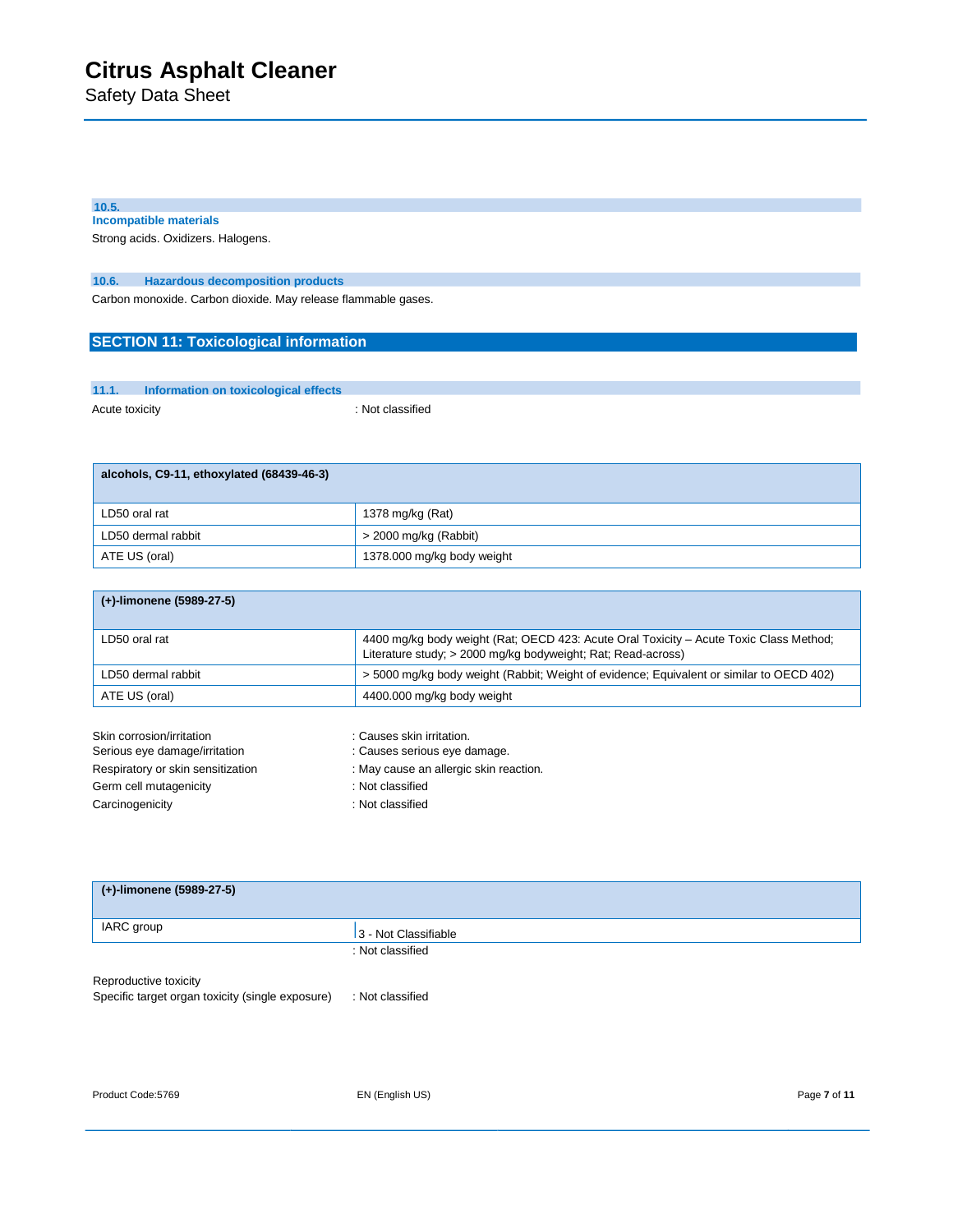Safety Data Sheet

|                                                        | : Not classified                                                                                                                                                                                              |
|--------------------------------------------------------|---------------------------------------------------------------------------------------------------------------------------------------------------------------------------------------------------------------|
| Specific target organ toxicity (repeated<br>exposure)  |                                                                                                                                                                                                               |
|                                                        | : May be fatal if swallowed and enters airways.                                                                                                                                                               |
| Aspiration hazard                                      |                                                                                                                                                                                                               |
| Potential Adverse human health effects and<br>symptoms | : Based on available data, the classification criteria are not met                                                                                                                                            |
| Symptoms/injuries after skin contact                   | : Causes skin irritation. May cause an allergic skin reaction.                                                                                                                                                |
| Symptoms/injuries after eye contact                    | : Causes serious eye damage.                                                                                                                                                                                  |
| Symptoms/injuries after ingestion                      | : May be fatal if swallowed and enters airways. FOLLOWING SYMPTOMS MAY APPEAR<br>LATER: Gastrointestinal complaints. Irritation of the gastric/intestinal mucosa. Irritation of the<br>oral mucous membranes. |

# **SECTION 12: Ecological information**

# **12.1. Toxicity**

| alcohols, C9-11, ethoxylated (68439-46-3) |                          |
|-------------------------------------------|--------------------------|
| LC50 fish 1                               | 5.7 mg/l (Rainbow trout) |
| EC50 Daphnia 1                            | $2.5 \text{ mq/l}$       |

### **(+)-limonene (5989-27-5)**

| LC50 fish 1             | $720 \mu g/l$ (96 h; Pimephales promelas; Lethal) |
|-------------------------|---------------------------------------------------|
| EC50 Daphnia 1          | 0.36 mg/l (48 h; Daphnia magna; GLP)              |
| $LC50$ fish 2           | 702 μg/l (96 h; Pimephales promelas)              |
| Threshold limit algae 1 | 150 mg/l (72 h; Desmodesmus subspicatus; GLP)     |
| Threshold limit algae 2 | 2.62 mg/l (72 h; Desmodesmus subspicatus)         |

# **12.2. Persistence and degradability**

| alcohols, C9-11, ethoxylated (68439-46-3) |                                 |
|-------------------------------------------|---------------------------------|
| Persistence and degradability             | Readily biodegradable in water. |

Product Code:5769 EN (English US) Page **8** of **11**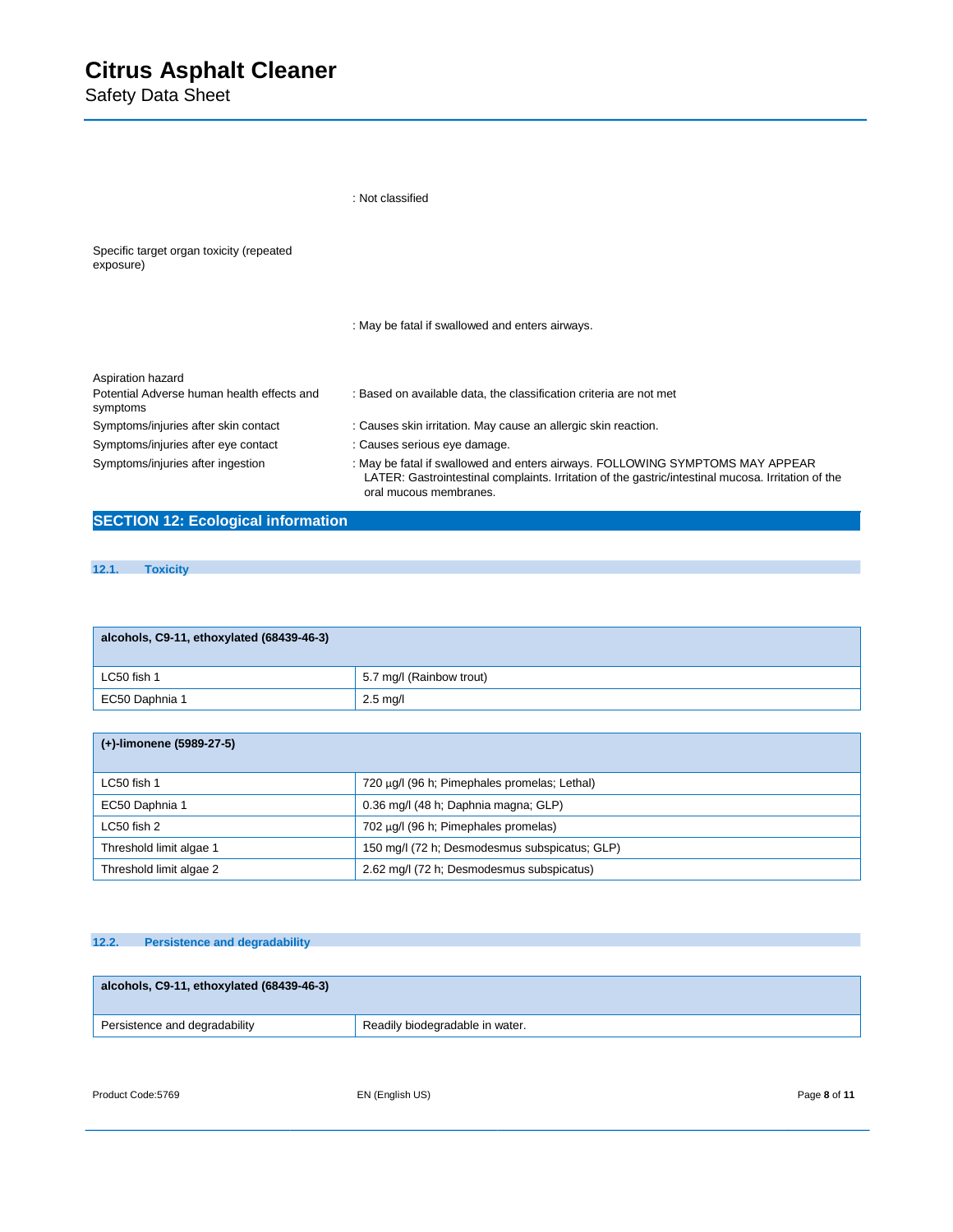Safety Data Sheet

| (+)-limonene (5989-27-5)      |                                                                                    |
|-------------------------------|------------------------------------------------------------------------------------|
| Persistence and degradability | Readily biodegradable in water. Forming sediments in water. Adsorbs into the soil. |
| <b>ThOD</b>                   | 3.29 g O2/g substance                                                              |

## **12.3. Bioaccumulative potential**

| alcohols, C9-11, ethoxylated (68439-46-3) |                                    |
|-------------------------------------------|------------------------------------|
| Bioaccumulative potential                 | No bioaccumulation data available. |

| (+)-limonene (5989-27-5)  |                                                                                                              |
|---------------------------|--------------------------------------------------------------------------------------------------------------|
| BCF fish 1                | 864.8 - 1022 (Pisces: Fresh weight)                                                                          |
| Log Pow                   | 4.38 (Experimental value; OECD 117: Partition Coefficient (n-octanol/water), HPLC method;<br>$37^{\circ}$ C) |
| Bioaccumulative potential | Potential for bioaccumulation (4 $\ge$ Log Kow $\le$ 5).                                                     |

| 12.4.                                      | Other adverse effects          |                                     |
|--------------------------------------------|--------------------------------|-------------------------------------|
|                                            | Other information              | : Avoid release to the environment. |
| <b>SECTION 13: Disposal considerations</b> |                                |                                     |
|                                            |                                |                                     |
|                                            |                                |                                     |
| 13.1.                                      | <b>Waste treatment methods</b> |                                     |

| Waste disposal recommendations | : Dispose of contents/container in accordance with Local, State, and Federal regulations. |
|--------------------------------|-------------------------------------------------------------------------------------------|
| Additional information         | : Handle empty containers with care because residual vapors are flammable.                |
| Ecology - waste materials      | : Avoid release to the environment.                                                       |
|                                |                                                                                           |

# **SECTION 14: Transport information**

| 14.1.                            | <b>UN Number</b> |                                                                                                                                                                                                                                                                                                                                                                                                                                                                 |              |
|----------------------------------|------------------|-----------------------------------------------------------------------------------------------------------------------------------------------------------------------------------------------------------------------------------------------------------------------------------------------------------------------------------------------------------------------------------------------------------------------------------------------------------------|--------------|
| UN-No.(DOT)<br>Other information |                  | :1993<br>: Under 49 CFR 173.150(f)(1): This product may be reclassed as a combustible liquid. DOT<br>requirements for packaging, labeling, and shipping do not apply to combustible liquids in<br>NONBULK packaging unless the combustible liquid is a hazardous substance, a hazardous<br>waste, or a marine pollutant. This provision does not apply to transportation by vessel or<br>aircraft, except where other means of transportation is impracticable. |              |
| Product Code:5769                |                  | EN (English US)                                                                                                                                                                                                                                                                                                                                                                                                                                                 | Page 9 of 11 |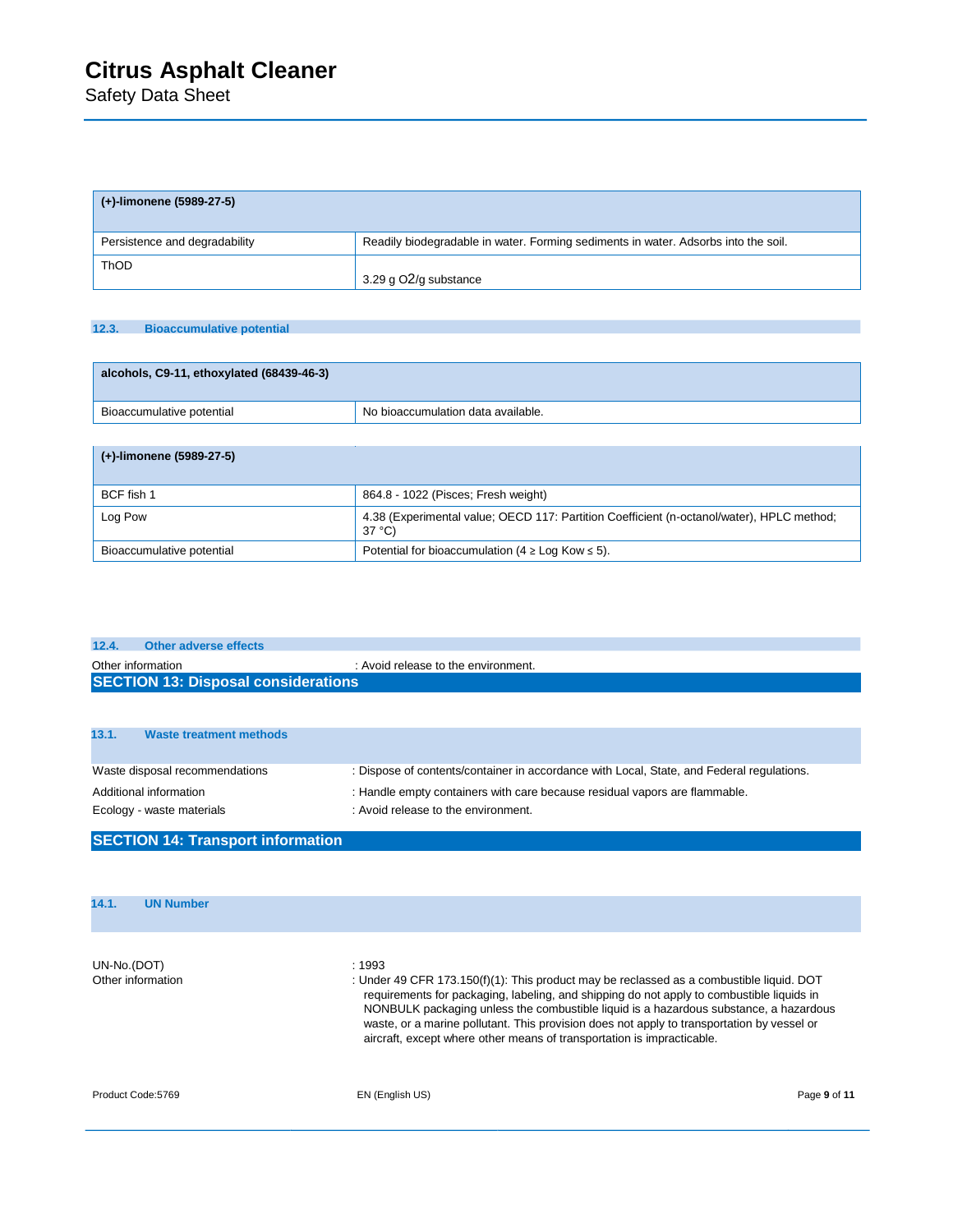Safety Data Sheet

**14.2. UN proper shipping name** 

DOT Proper Shipping Name Hazard labels (DOT) in the set of the set of the set of the set of the set of the set of the set of the set of the set of the set of the set of the set of the set of the set of the set of the set of the set of the set of t

: UN1993, Flammable Liquids, N.O.S. (D-Limonene), 3, PGIII



### **SECTION 15: Regulatory information**

**15.1. US Federal regulations** 

All components of this product are listed on the Toxic Substances Control Act (TSCA) inventory

This product or mixture does not contain a toxic chemical or chemicals in excess of the applicable de minimis concentration as specified in 40 CFR §372.38(a) subject to the reporting requirements of section 313 of Title III of the Superfund Amendments and Reauthorization Act of 1986 and 40 CFR Part 372.

| alcohols, C9-11, ethoxylated (68439-46-3)                                 |                                         |  |  |  |  |
|---------------------------------------------------------------------------|-----------------------------------------|--|--|--|--|
| Listed on the United States TSCA (Toxic Substances Control Act) inventory |                                         |  |  |  |  |
| SARA Section 311/312 Hazard Classes                                       | Immediate (acute) health hazard         |  |  |  |  |
| (+)-limonene (5989-27-5)                                                  |                                         |  |  |  |  |
| Listed on the United States TSCA (Toxic Substances Control Act) inventory |                                         |  |  |  |  |
| SARA Section 311/312 Hazard Classes                                       | Fire hazard                             |  |  |  |  |
|                                                                           | Immediate (acute) health hazard Delayed |  |  |  |  |
|                                                                           | (chronic) health hazard                 |  |  |  |  |

#### **15.2. International regulations**

**CANADA** 

#### **EU-Regulations**

**Classification according to Regulation (EC) No. 1272/2008 [CLP]** 

**Classification according to Directive 67/548/EEC or 1999/45/EC** Not classified

**15.2.2. National regulations** 

#### **15.3. US State regulations**

California Proposition 65 - This product contains, or may contain, trace quantities of a substance(s) known to the state of California to cause cancer and/or reproductive toxicity

Product Code:5769 EN (English US) Page **10** of **11**